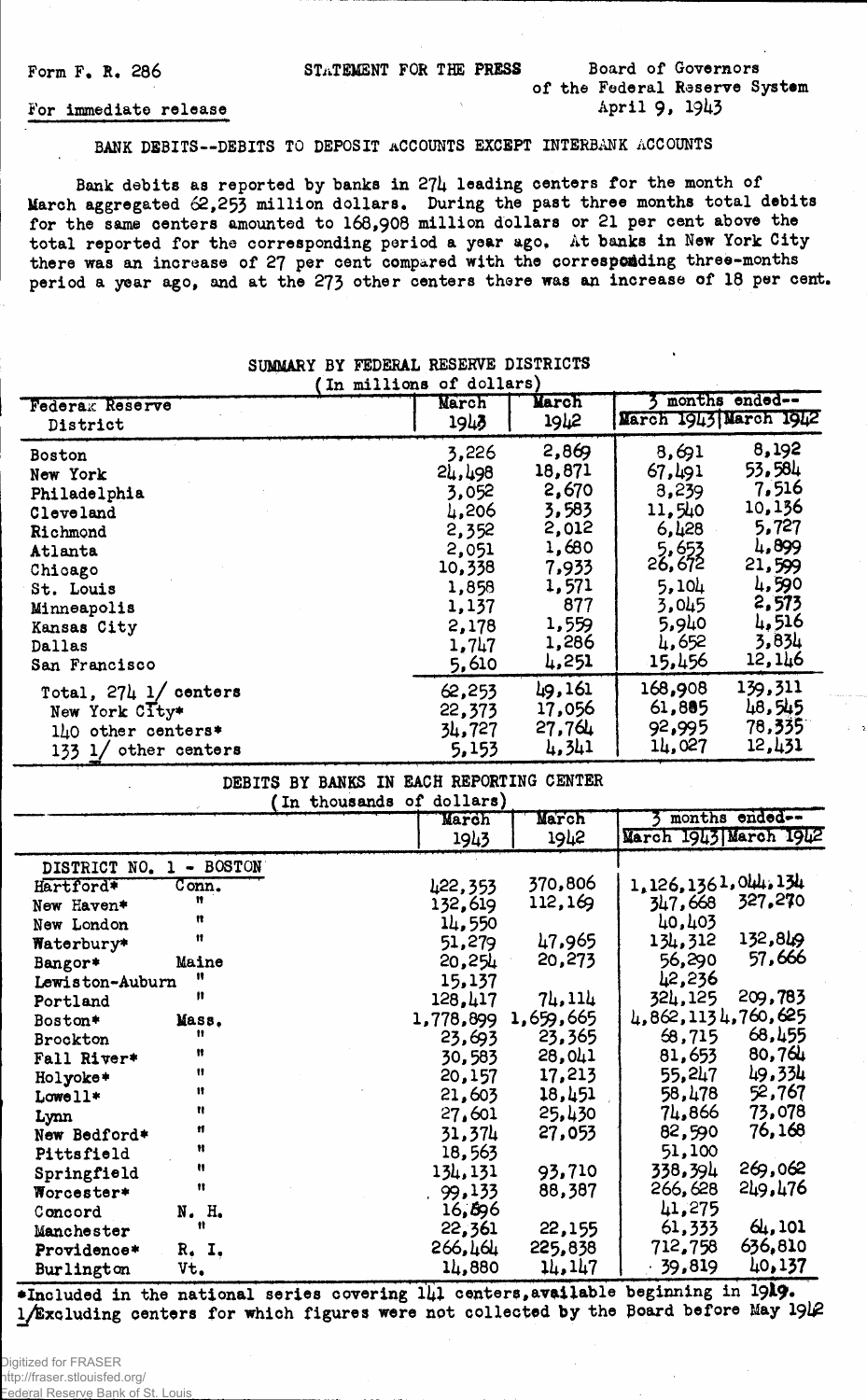Form F. R. 286a , DEBITS BY BANKS IN EACH REPORTING CENTER

 $\bar{z}$ 

 $\sim$   $\lambda$ 

|                                          |              | In thousands of dollars) |            |            |
|------------------------------------------|--------------|--------------------------|------------|------------|
|                                          | March        | March                    | months     | ended $-$  |
|                                          | 1943         | 1942                     | March 1943 | March 1942 |
| YORK<br>DISTRICT NO. 2 - NEW             |              |                          |            |            |
| $\overline{\text{Conn}}$ .<br>Bridgeport | 116,487      |                          | 317,849    |            |
| u<br>Stamford                            | 33,852       | 28,087                   | 82,621     | 77,125     |
| N. J.<br>Jersey City                     | 196,953      | 189,523                  | 549,230    | 549,018    |
| n<br>Montclair                           | 16,125       | 15,935                   | 45,400     | 48,563     |
| 11<br>Newark                             | 577,172      | 466,076                  | 1,516,089  | 1,279,285  |
| Ħ<br>Passaic*                            | 58,262       | 58,140                   | 158,424    | 156,580    |
| Ħ<br>Paterson                            | 76,561       |                          | 215,206    |            |
| Y,<br>Albany*<br>N.                      | 367,455      | 309,387                  | 834,349    | 765,701    |
| Ħ<br>Binghamton*                         | 30,974       | 28,603                   | 84,281     | 80,354     |
| Ħ<br>Buffalo*                            |              | 329,671                  | 1,115,366  | 950,093    |
| Ħ<br>Elmira                              | 398,740      | 24,318                   | 82,442     | 67,650     |
| 11                                       | 29,023       | 20,084                   | 63,006     | 55,700     |
| Jamestown<br>11                          | 24,969       |                          | 61,885,102 | 48,545,193 |
| New York*<br>n                           | 22, 373, 123 | 17,056,109               | 56,972     | 55,883     |
| Poughkeepsie<br>₩                        | 20,019       | 18,318                   |            |            |
| Rochester*<br>Ħ                          | 182,601      | 165,417                  | 514,445    | 488,168    |
| Schnectady<br>Ħ                          | 44,656       |                          | 130,506    |            |
| Syracuse*<br>$\mathbf{H}$                | 138,849      | 118,763                  | 370,183    | .339,401   |
| Utica                                    | 49,757       | 42,878                   | 132,603    | 125,463    |
| - PHILADELPHIA<br>DISTRICT NO.<br>3      |              |                          |            |            |
| Del.<br>Wilmington*                      | 189,002      | 182,756                  | 479,704    | 438,303    |
| Atlantic City<br>N.<br>J.<br>Ħ           | 20,430       |                          | 56,146     |            |
| Camden<br>Ħ                              | 86,703       | 79,776                   | 251,208    | 225,276    |
| Trenton*                                 | 85,692       | 82,447                   | 257,624    | 290,503    |
| Allentown<br>Penna.                      | 35,340       | 32,655                   | 100,708    | 95,724     |
| Ħ<br>Altoona*                            | 12,430       | 12,836                   | 33,646     | 36,951     |
| Ħ<br>Bethlehem                           | 27,968       |                          | 76,042     |            |
| $\mathbf{H}$<br>Chester*                 | 35,266       | 23,771                   | 95,088     | 78,762     |
| Ħ<br>Harrisburg                          | 68,302       | 60,585                   | 173, 193   | 161,828    |
| Ħ<br>Hazleton                            | 13,843       | 12,463                   | 37,598     | 36,304     |
| Ħ<br>Johnstown                           | 21,121       | 21,915                   | 57,306     | 63,298     |
| Ħ<br>Lancaster*                          | 40,740       | 42,498                   | 106,969    | 109,326    |
| Ħ<br>Lebanon                             | 11,523       | 10,182                   | 31,603     | 27,900     |
| Ħ<br>Norristown                          | 16,061       | 14,370                   | 42,158     | 40,703     |
| Ħ<br>Philadelphia*                       | 2,230,318    | 1,902,484                | 6,014,380  | 5,379,856  |
| 11<br>Reading                            | 51,359       | 46,514                   | 139,375    | 130,920    |
| Ħ<br>Scranton*                           | 54,807       | 54,642                   | 146,346    | 157,870    |
| n<br>Wilkes-Barre*                       | 35,118       | 29,494                   | 92,799     | 85,900     |
| n<br>Williamsport*                       | 21,469       | 16,602                   | 61,125     | 47.332     |
| Ħ<br>York*                               | 42,931       | 38,780                   | 117,702    | 109,065    |
| DISTRICT NO. 4 - CLEVELAND               |              |                          |            |            |
| Covington-Newport<br>Ky.                 | 22,799       |                          | 63,705     |            |
| Lexington*                               | 26,751       | 21,900                   | 129,422    | 98,338     |
| Ohio<br>Akron*                           | 164,207      | 115,108                  | 461,557    | 320,350    |
| Ħ<br>Canton                              | 75,319       | 62,850                   | 200,720    | 178,949    |
| 11<br>Cincinnati                         | 594,988      | 528,026                  | 1,622,033  | 1,478,626  |
| Ħ<br>Cleveland*                          | 1,103,576    | 905,486                  | 3,022,898  | 2,559,553  |
| Ħ<br>Columbus*                           | 273,691      | 238,134                  | 744,654    | 680,977    |
| 11<br>Dayton*                            | 150,030      | 113,870                  | 386,816    | 315,204    |
| Ħ<br>Hamilton                            | $-20,682$    | 17,814                   | 56,647     | 50,847     |
| Ħ<br>Lima                                | 25,073       | 20,870                   | 71,007     | 61,382     |
| 'n<br>Lorain                             | 6,717        | 6,912                    | 18,385     | 20,468     |
| n<br>Mansfield                           | 17,828       |                          | 47,539     |            |
| Ħ<br>Middletown                          |              | 19,166                   | 53,947     | 54,499     |
| Ħ<br>Portsmouth                          | 18,944       |                          | 27,018     |            |
| Springfield*                             | 10,011       | 25,750                   | 86,206     | 71,401     |
| H<br>Steubenville                        | 32,414       | 11,628                   | 35,176     | 34,505     |
| u<br>Toledo*                             | 12,498       | 201,663                  | 637,570    | 553,045    |
| Ħ<br>Warren                              | 239,604      | 18,834                   | 63,707     | 52,044     |
| 12<br>Youngstown*                        | 23,707       | 72,327                   | 217,099    | 208,994    |
| Ħ<br>Zanesville                          | 79,275       | 10,997                   |            | 33,348     |
|                                          | 13,409       |                          | 35,544     |            |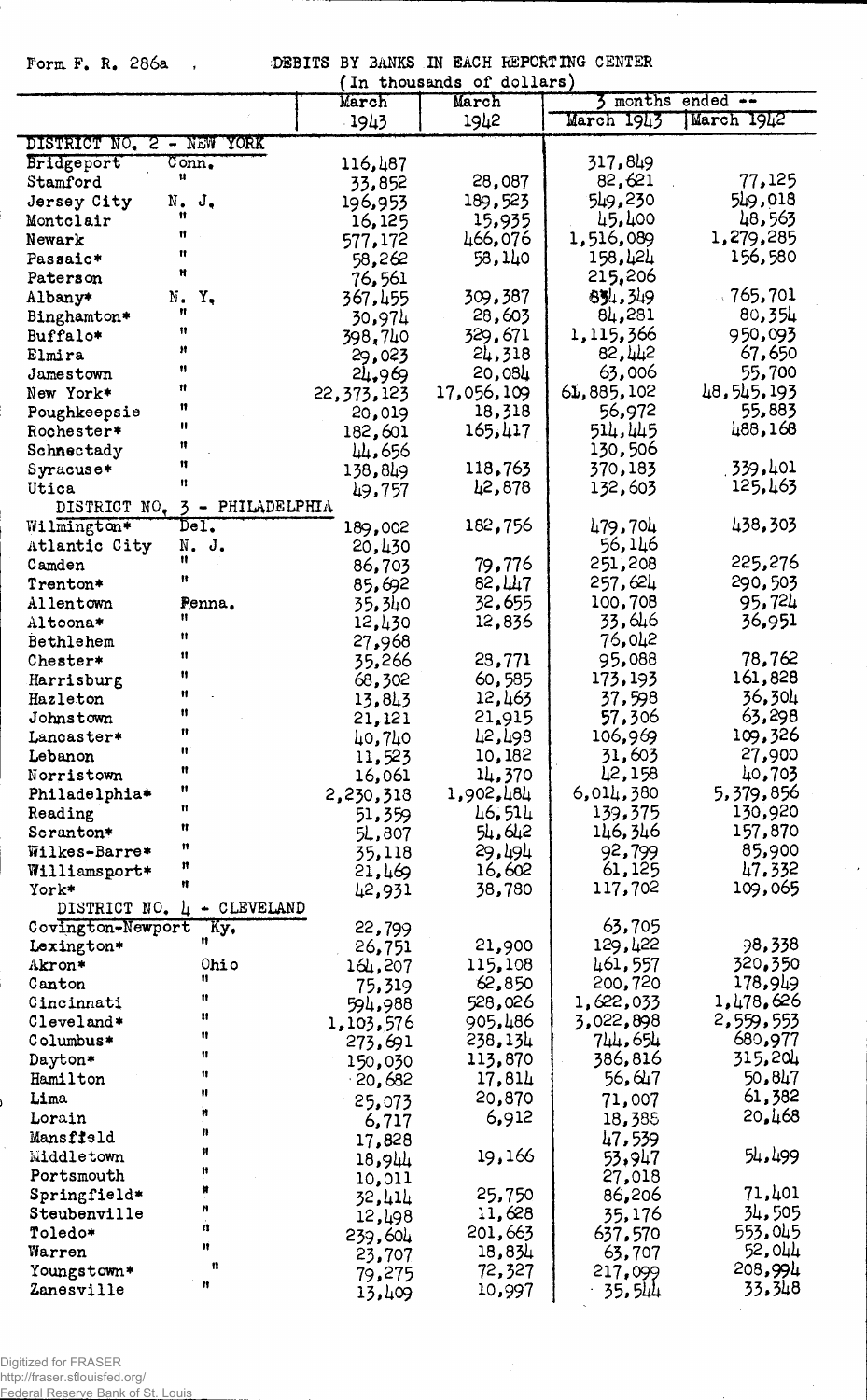## Form F. R. 286b

DEBITS BY BANKS IN EACH REPORTING CENTER<br>(In thousands of dollars)

 $\bar{z}$ 

 $\hat{\mathcal{E}}$ 

 $\bar{\mathcal{A}}$ 

 $\mathcal{L}$ 

|                                     |                             |               | In cuousanus or dorrate) |            | 3 months ended -- |
|-------------------------------------|-----------------------------|---------------|--------------------------|------------|-------------------|
|                                     |                             | March<br>1943 | March<br>1942            | March 1943 | March 1942        |
|                                     |                             |               |                          |            |                   |
| DISTRICT NO. 4 - CLEVELAND (Cont'd) |                             | 14,055        | 13,684                   | 38,440     | 39,628            |
| Butler                              | Penna.<br>Ħ                 | 60,364        | 47,446                   | 158,488    | 133,883           |
| Erie*                               | n                           | 5,119         | 4,889                    | $-13,804$  | 14,430            |
| Franklin                            | Ħ                           | 10,442        | 10,610                   | 28,901     | 31,515            |
| Greensburg*                         | Ħ                           | 4,844         | 4,802                    | 12,733     | 14,231            |
| Homestead                           | Ħ                           | 16,910        | 15,057                   | 43,173     | 40,670            |
| Oil City*                           | Ħ                           | 1,198,305     | 1,062,641                | 3,301,356  | 2,997,810         |
| Pittsburgh*<br>Sharon               | Ħ                           | 14,695        | 13,779                   | 41,182     | 40,437            |
| Wheeling*                           | W. Va.                      | 35,356        | 32,226                   | 99,421     | 91,622            |
| DISTRICT NO.                        | 5 - RICHMOND                |               |                          |            |                   |
| Washington                          | $D_{\bullet}$ $C_{\bullet}$ | 456,531       | 432,996                  | 1,265,198  | 1,232,613         |
| Baltimore*                          | Md.                         | 723,375       | 567,808                  | 1,921,787  | 1,629,913         |
| Cumberland                          | n                           | 10,659        | 10,485                   | 29,882     | 29,798            |
| Frederick                           | Ħ                           | 10,303        |                          | 27,649     |                   |
| Hagerstown                          | Ħ                           | 15,119        | 15,800                   | 40,870     | 44,534            |
| Asheville                           | N.C.                        | 22,623        | 19,019                   | 59,627     | 55,956            |
| Charlotte*                          | Ħ                           | 119,265       | 121,140                  | 337,344    | 316,234           |
| Durham                              | n                           | 51,581        | 32,164                   | 140,299    | 102,428           |
| Greensboro                          | Ħ                           | 39,443        | 29,700                   | 92,071     | 84,339            |
| Kinston                             | Ħ                           | 5,956         |                          | 17,232     |                   |
| Raleigh *                           | Ħ                           | 52,308        | 72,346                   | 148,859    | 197,822           |
| Wilmington                          | 11                          | 36,881        | 26,778                   | 101,337    | 71,864            |
| Wilson                              | 11                          | 6,503         |                          | 20,199     |                   |
| Winston-Salem                       | Ħ                           | 67,230        | 53,519                   | 180,902    | 160,187           |
| Charleston                          | S. C.                       | 42,601        | 33,379                   | 114,027    | 94,560            |
| Columbia*                           | Ħ                           | 69,346        | 46,611                   | 171,795    | 127,932           |
| Greenville*                         | u                           | 38,387        | 35,601                   | 108,639    | 102,892           |
| Spartanburg                         | Ħ                           | 20,587        | 17,920                   | 59,630     | 51,394            |
| Charlottesville                     | Va.                         | 11,772        |                          | 31,568     |                   |
| Danville                            | Ħ                           | 12,239        | 11,925                   | 37,927     | 33,917            |
| Lynchburg                           | Ħ                           | 19,669        | 19,298                   | 54,406     | 56,045            |
| Newport News                        | Ħ                           | 23, 213       | 17,038                   | 64,872     | 45,417            |
| Norfolk*                            | Ħ                           | 112,554       | 93,231                   | 308,250    | 260, 454          |
| Portsmouth                          | n                           | 14,168        | 9,876                    | 37,247     | 27,323            |
| Richmond*                           | Ħ                           | 262,490       | 216,739                  | 764,755    | 635,016           |
| Roanoke                             | Ħ                           | 36,278        | 36,733                   | 99,400     | 102,850           |
| Bluefield                           | W.<br>Va.                   | 20,222        |                          | 55,148     |                   |
| Charleston                          | n                           | 78,318        | 69,082                   | 210,755    | 196,163           |
| Clarksburg                          | Ħ                           | 12,833        |                          | 36,896     | 66,889            |
| Huntington                          | $\mathbf{u}$                | 26,779        | 22,974                   | 77,726     | 37,205            |
| Parkersburg                         | n                           | 16,140        | 13,077                   | 41,826     |                   |
| DISTRICT NO. 6 - ATLANTA            |                             |               |                          |            |                   |
| Anniston                            | Ala.                        | 14,849        |                          | 41,116     | 472,595           |
| Birmingham*                         | n                           | 182,504       | 158,147                  | 489,838    | 17,790            |
| Dothan                              | Ħ                           | 7,130         | 6,757                    | 20,377     |                   |
| Gadsden                             | Ħ                           | 10,278        |                          | 28,462     | 248,775           |
| Mobile*                             | 11                          | 117,028       | 89,972                   | 313,315    | 98,072            |
| Montgomery*                         | Ħ                           | 35,917        | 32,637                   | 105,527    | 350,494           |
| Jacksonville*                       | Fla.                        | 154,293       | 118,746                  | 432,272    | 245.314           |
| Miami                               | $\mathfrak{n}$ .            | 95,021        | 79,478                   | 249,596    |                   |
| Orlando                             | Ħ                           | 26,202        |                          | 75,074     | 46,202            |
| Pensacola*                          | n                           | 21,756        | 16,125                   | 57,143     |                   |
| St. Petersburg                      | n                           | 25,479        |                          | 61,646     | 147,046           |
| Tampa*                              | Ħ                           | 81,375        | 51,839                   | 208,612    | 26,178            |
| Albany                              | Ga.<br>Ħ                    | 8,634         | 8,618                    | 25,398     | 930,715           |
| Atlanta*                            |                             | 369,446       | 321,232                  | 1,000,574  | 116,978           |
| Augusta*                            | Ħ                           | 34,210        | 41,227                   | 94,735     | 10,857            |
| Brunswick                           | Ħ                           | 11,796        | 3,631                    | 32,510     | 80,179            |
| Columbus                            | Ħ                           | 35,650        | 28,519                   | 97,513     | 4,545             |
| Elberton                            | 11                          | 1,658         | 1,618                    | 4,573      | 88,910            |
| Macon*                              | 11                          | 37,562        | 31,718                   | 103,139    | 10,716            |
| Newnan                              | u<br>8                      | 3,992         | 3,806                    | 12,581     | 122,469           |
| Savannah*                           | 11                          | 73,791        | 44,256<br>6,032          | 201,365    | 19,076            |
| Valdosta                            |                             | 4,990         |                          | 14,646     |                   |
| nitized for ERASER                  |                             |               |                          |            |                   |

 $\sim$ 

Digitized for FRASER<br>http://fraser.stlouisfed.org/<br>Federal Reserve Bank of St. Louis

 $\sim$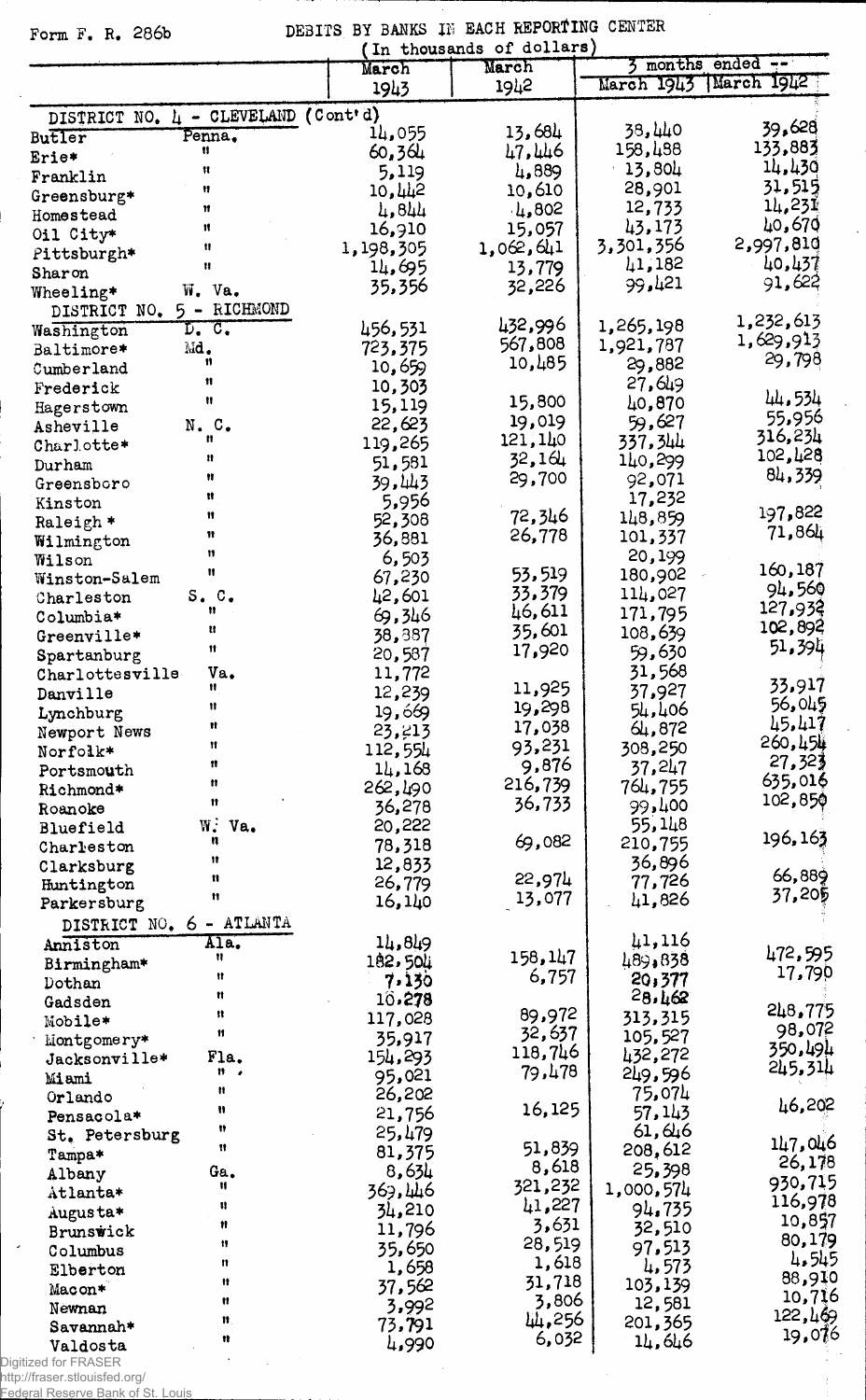Form F. R. 286c

DEBITS BY BANKS IN EACH REPORTING CENTER (In thousands of dollars)

|                                   | March     | March     | months ended -- |                   |  |  |
|-----------------------------------|-----------|-----------|-----------------|-------------------|--|--|
|                                   | 1943      | 1942      | March 1943      | March 1942        |  |  |
|                                   |           |           |                 |                   |  |  |
| DISTRICT NO. 6 - ATLANTA (Cont'd) |           |           |                 |                   |  |  |
| La.<br>Baton Rouge                | 42,690    |           | 121,828         |                   |  |  |
| 11<br>Lake Charles                | 19,535    |           | 53,125          |                   |  |  |
| Ħ<br>New Orleans*                 | 376,676   | 308,187   | 1,039,588       | 908,336           |  |  |
| Miss.<br>Hattiesburg              | 12,643    | 11,234    | 35,575          | 33,739            |  |  |
| n<br><b>Jackson</b>               | 46,218    | 50,363    | 155,457         | 135,864           |  |  |
| $\mathbf{H}$<br>Meridian          | 16,324    | 17,067    | 43,931          | 53,177            |  |  |
| Ħ<br>Vicksburg*                   | 22,588    | 11,159    | 62,995          | 34,741            |  |  |
| Tenn.<br>Chattanooga*             | 82,923    | 70,897    | 245,279         | 209,735           |  |  |
| Ħ<br>Knoxville*                   | 52,219    | 45,105    | 153,879         | 131,826           |  |  |
| n<br>Nashville*                   | 164,687   | 121,581   | 452,270         | 354.949           |  |  |
|                                   |           |           |                 |                   |  |  |
| DISTRICT NO. 7 - CHICAGO          |           |           |                 |                   |  |  |
| 111.<br>Aurora                    | 17,941    | 16,276    | 46,588          | 47,288            |  |  |
| n<br>Bloomington*                 | 22,207    | 17,825    | 56,769          | 50,387            |  |  |
| Ħ<br>Champaign-Urbana             | 21,279    | 19,458    | 54,959          | 55,662            |  |  |
| n<br>Chicago*                     | 5,551,915 | 4,484,963 | 14, 146, 215    | 11,932,856        |  |  |
| 11<br>Danville                    | 15,805    | 13,091    | 41,188          | 37,758            |  |  |
| u<br>Decatur*                     | 34,378    | 27,841    | 92,553          | 82,879            |  |  |
| Ħ<br>Elgin                        | 12,337    | 11,287    | 32,091          | 31,263            |  |  |
| Ħ<br>Joliet                       | 28,871    |           | 77,643          |                   |  |  |
| Ħ.<br>Moline                      | 15,443    | 12,354    | 38,782          | 36,900            |  |  |
| Ħ<br>Peoria*                      | 91,903    | 87,772    | 250,648         | 246,615           |  |  |
| Ħ<br>Rockford*                    | 61,435    | 48,225    | 153,621         | 133,261           |  |  |
| Ħ<br>Springfield                  | 37,320    | 34,129    | 100,528         | 93,543            |  |  |
| Ind.<br>Fort Wayne*               | 59,791    | 49,640    | 163,418         | 141,042           |  |  |
| Ħ<br>Gary                         | 27,924    | 23,075    | 77,403          | 69,778            |  |  |
| Ħ<br>Hammond                      | 14,938    | 12,443    | 40,831          | 36,616            |  |  |
| n<br>Indianapolis*<br>11          | 454,547   | 321,764   | 1,148,603       | 942,481           |  |  |
| Lafayette<br>Ħ                    | 16,695    |           | 46,590          |                   |  |  |
| Muncie<br>n                       | 22,593    |           | 60,775          |                   |  |  |
| South Bend*<br>11                 | 56,697    | 66,941    | 160,890         | 175,529           |  |  |
| Terre Haute                       | 37,106    | 31,179    | 108,722         | 93,154            |  |  |
| Burlington<br>Iowa<br>Ħ           | 14,246    |           | 37,764          | 110,706           |  |  |
| Cedar Rapids*<br>n                | 47,521    | 38,217    | 127,761         | 24,320            |  |  |
| Clinton<br>Ħ                      | 11,049    | 8,602     | 28,284          |                   |  |  |
| Davenport*<br>Ħ                   | 31,933    | 29,829    | 82,153          | 83,877<br>386,232 |  |  |
| Des Moines*<br>n                  | 193,377   | 154,715   | 436,455         |                   |  |  |
| Dubuque*<br>Ħ                     | 13,445    | 12,759    | 37,034          | 38,173<br>44,061  |  |  |
| Mason City<br>Ħ                   | 15,497    | 16,451    | 43,233          | 13,080            |  |  |
| Muscatine<br>n                    | 5,907     | 4,976     | 14,725          |                   |  |  |
| Ottumwa<br>11                     | 20,191    |           | 55.445          | 173, 125          |  |  |
| Sioux City*<br>Ħ                  | 91,568    | 57,301    | 234,048         | 84,191            |  |  |
| Waterloo*                         | 29,587    | 30,536    | 81,735          |                   |  |  |

Revised figures February 1943: Charleston, W. Va., 64,510;<br>Lake Charles, La., 16,454; Grand Junction, Colo,, 3,976.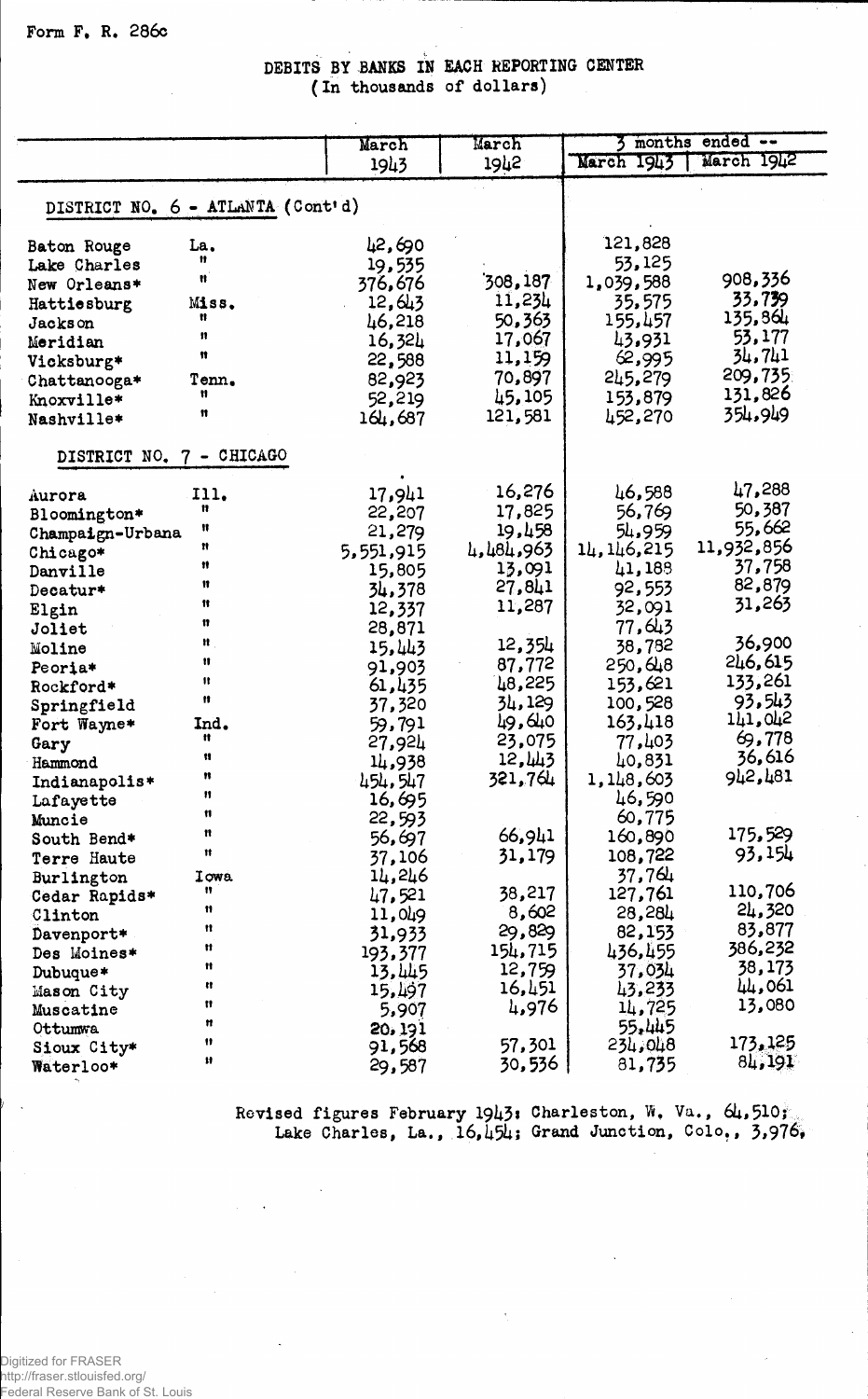Form F. R. 286d

### DEBITS BY BANKS IN EACH REPORTING CENTER (In thousands of dollars)

|                        |                                   | March           | March     | months ended --        |                   |
|------------------------|-----------------------------------|-----------------|-----------|------------------------|-------------------|
|                        |                                   | 1943            | 1942      | March 1943  March 1942 |                   |
|                        |                                   |                 |           |                        |                   |
|                        | DISTRICT NO. 7 - CHICAGO (Cont'd) |                 |           |                        |                   |
|                        |                                   |                 |           |                        |                   |
| Adrian                 | Mich.                             | 7,630           | 5,836     | 21,129                 | 16,728            |
| Battle Creek           | Ħ                                 | 26,643          | 20,006    | 72,403                 | 59,614            |
| Bay City*              | u                                 | 19,304          | 16,718    | 52,157                 | 47,468            |
| Detroit*               | n                                 | 2,311,056       | 1,488,989 | 6,187,984              | 4,239,168         |
| Flint*                 | 11                                | 48,928          | 42,173    | 129,399                | 108,413           |
| Grand Rapids*          | Ħ                                 | 84,977          | 72,593    | 235,440                | 209,243           |
| Jackson                | Ħ                                 | 35,216          | 23,834    | 91,800                 | 66,862            |
| Kalamazoo*             | Ħ                                 | 38,164          | 33.747    | 104,507                | 94,713            |
| Lansing*               | Ħ                                 | 53,919          | 35,125    | 144, 148               | 103,001           |
| Muskegon               | n                                 | 37,272          |           | 100,865                |                   |
| Port Huron             | Ħ                                 | 16,098          |           | 43,623                 |                   |
| Saginaw                | Ħ                                 | 32,125          | 27.468    | 91,153                 | 83,818            |
| Green Bay              | Wis.                              | 24,206          | 22,122    | 63.459                 | 62,848            |
| Madison                | Ħ                                 | 62,020          |           | 153,865                |                   |
| Manitowoc              | $\mathbf{H}$                      | 15,532          | 10,382    | 39,509                 | 28,818            |
| Milwaukee*             | Ħ                                 | 627.438         | 459.530   | 1,528,849              | 1,188,718         |
| Oshkosh                | Ħ                                 | 14,241          | 12,848    | 37,544                 | 36,332            |
| Racine                 | Ħ                                 | 36,834          |           | 99,296                 |                   |
| Sheboygan              | Ħ                                 | 25,658          | 29,393    | 73,609                 | 88,070            |
|                        |                                   |                 |           |                        |                   |
|                        | DISTRICT NO. 8 - ST. LOUIS        |                 |           |                        |                   |
| El Dorado              | Ark.                              | 10,900          | 7,520     | 31,646                 | 22,026            |
| Fort Smith             | Ħ                                 | 21,264          | 20,508    | 62,863                 | 58,970            |
| Helena                 | n                                 | 3,826           | 2,108     | 8,810                  | 7,175             |
| Little Rock*           | Ħ                                 | 68,917          | 66,540    | 193,789                | 184,723           |
| Pine Bluff             | n                                 | 17,895          | 14,473    | 52,517                 | 39,535            |
| Texarkana              | u                                 |                 |           |                        |                   |
| (See also Tex.)        |                                   | 11,237          | 20,507    | 26,438                 | 51,483            |
| Alton                  | 111                               | 13,016          |           | 33,192                 |                   |
| East St. Louis & Nat'l |                                   |                 |           |                        |                   |
| Stock Yards            | 111.                              | 77.374          | 63,759    | 213.449                | 184,702           |
| Quincy                 | Ħ                                 | 14,288          | 12,498    | 37.803                 | 34,521            |
| Evansville*            | Ind.                              | 82.931          | 40,895    | 218,269                | 123,065           |
| Louisville*            | Ky.                               | 301,613         | 244.693   | 876.475                | 750,364<br>25,865 |
| Owensboro              | Ħ.,<br>Ħ                          | 8,979           | 7.459     | 31,186                 |                   |
| Paducah                |                                   | 7.954           |           | 22,771                 | 26,038            |
| Greenville             | Miss.                             | 9.354           | 7,007     | 24,835                 |                   |
| Cape Girardeau         | Mo.<br>Ħ                          | 4.863           |           | 13,003                 |                   |
| Hannibal               | Ħ                                 | 4,257           |           | 11,607                 |                   |
| Jefferson City         | Ħ                                 | 17,754          | 810,326   | 53,508                 | 2,299,904         |
| St. Louis*             | Ħ                                 | 941,835         | 3,021     | 2,501,533              | 8,814             |
| Sedalia                | Ħ                                 | 3.674           | 21.430    | 10,293<br>69,377       | 60,322            |
| Springfield            |                                   | 25,152<br>8,149 |           | 22,780                 |                   |
| Jackson                | Tenn.<br>n                        | 258.354         | 227.976   | 744.378                | 712,084           |
| Memphis*               |                                   |                 |           |                        |                   |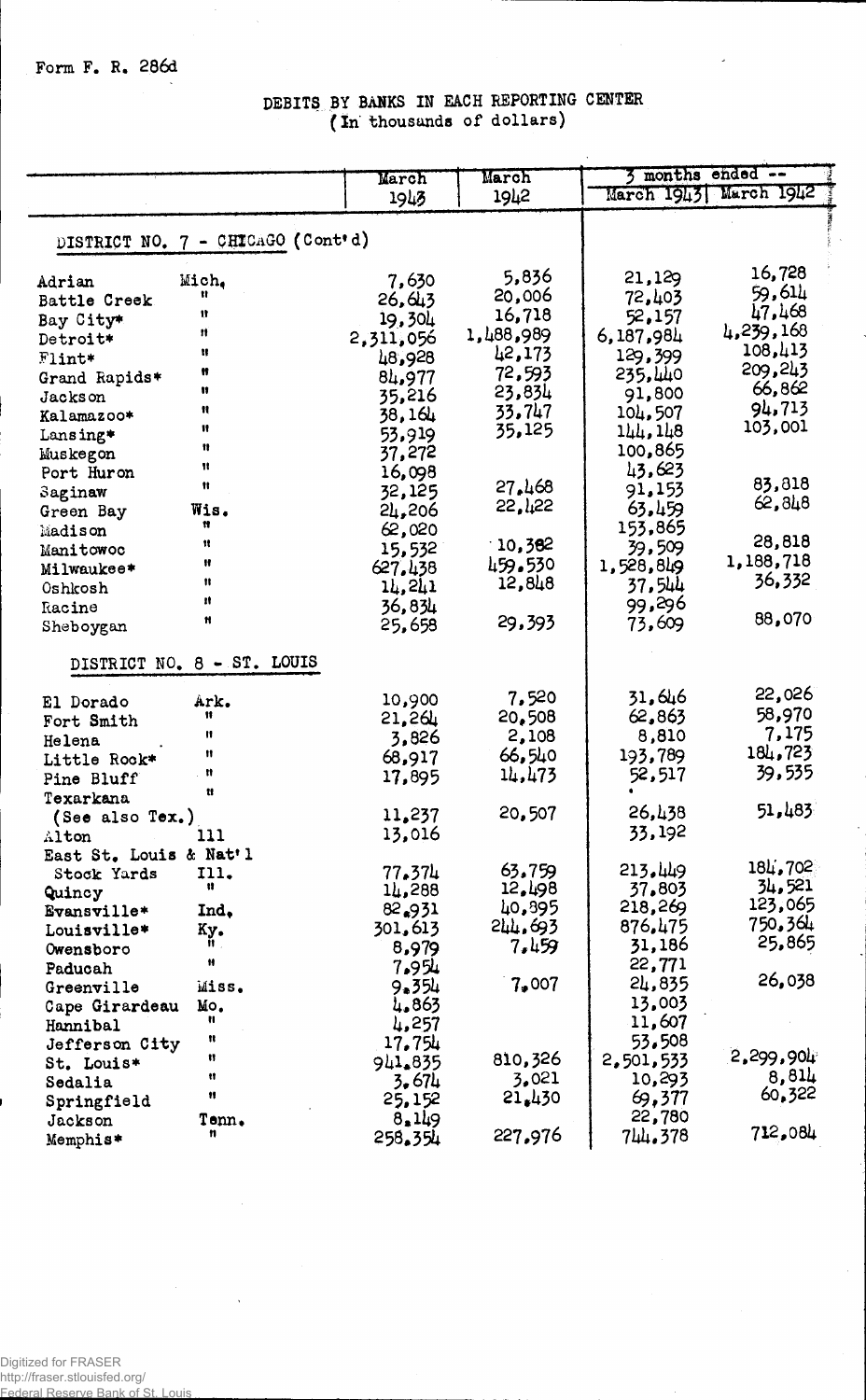### Form F. R. 286e

### DEBITS BY BANKS IN EACH REPORTING CENTER (In thousands of dollars)

 $\bar{ }$ 

 $\ddot{\phantom{a}}$ 

|                                  | March                 | March             | months ended --   |                   |
|----------------------------------|-----------------------|-------------------|-------------------|-------------------|
|                                  | 1943                  | 1942              | March 1943        | March 1942        |
| DISTRICT NO. 9 - MINNEAPOLIS     |                       |                   |                   |                   |
| Minn.<br>Duluth*                 | 64,216                | 49,816            | 170,729           | 142,198           |
| n<br>Mankato                     | 8,537                 | 7.761             | 22,575            | 52,242            |
| 11<br>Minneapolis*               | 596,476               | 432,819           | 1,549,638         | 1,258,249         |
| Ħ<br>Red Wing                    | 3,036                 | 2,444             | 7,992             | 7,256             |
| Ħ<br>Rochester                   | 8,596                 | 7,586             | 23,592            | 22,258            |
| n<br>St. Cloud                   | 5.614                 | 5,242             | 14,924            | 15,428            |
| Ħ<br>St. Paul*                   | 245,862               | 212,599           | 700,774           | 632,701           |
| Ħ<br>South St. Paul              | 58,728                | 45,475            | 172,549           | 139.697           |
| Ħ<br>Winona                      | 9,028                 | 8,156             | 25,408            | 23,790            |
| Billings*<br>Mont.               | 15,559                | 13,332            | 40,287            | 38,981            |
| Ħ<br><b>Butte</b><br>Ħ           | 28,165                | 25,620            | 74,749            | 73,847            |
| Great Falls<br>Ħ                 | 20,776                | 13,156            | 57,380            | 41,070<br>36,472  |
| Helena*                          | 13,275                | 13,054            | 36,866<br>44,463  | 45,103            |
| N.<br>Dak.<br><b>Bismarck</b>    | 13,637<br>V.<br>2,063 | 14,929<br>1,963   | 5,952             | 6,183             |
| Dickinson<br>u                   | 33,429                | 26,981            | 86,073            | 79,017            |
| Fargo*<br>Ħ<br>Grand Forks*      | 9,292                 | 6,929             | 22,682            | 19,859            |
| n                                | 2,717                 | 1,890             | 7,337             | 5,936             |
| Jamestown<br>$\mathbf{H}$        | 5,818                 | 5,073             | 17,151            | 16,153            |
| Minot<br>S. Dak.<br>Aberdeen*    | 11,811                | 7,765             | 25,055            | 20,355            |
| Ħ.<br>Sioux Falls                | 41,834                | 29,849            | 112,479           | 90,589            |
| Wis.<br>Eau Claire               | 15,516                | 11,536            | 40,317            | 31,591            |
| Ħ<br>La Crosse                   | 14,239                | 11,876            | 37,223            | 34,441            |
| n<br>Superior*                   | 9,873                 | 6,730             | 26,533            | 21,049            |
| DISTRICT NO. 10 - KANSAS CITY    |                       |                   |                   | 46,736            |
| Colo.<br>Colorado Springs*<br>n  | 22,490                | 16,873            | 65,940            | 603,410           |
| Denver*<br>Ħ                     | 272,348               | 207,995<br>3,876  | 766,994           | 11,113            |
| Grand Junction<br>n              | 5,551<br>8,840        |                   | 14,271<br>22,952  |                   |
| Greeley<br>Ħ<br>Pueblo*          | 21,056                | 15,548            | 59,031            | 48,433            |
| Kans.<br>Atchison                | 5,928                 | 4,076             | 14,915            | 12,126            |
| n<br>Emporia                     | 6,583                 | 4,174             | 16,864            | 15,422            |
| Ħ<br>Hutchinson                  | 25,347                | 12,036            | 66,985            | 42,590            |
| Ħ<br>Independence                | 4,495                 | 3,287             | 12,661            | 10,170            |
| n<br>Kansas City*                | 35,116                | 22,066            | 99.590            | 69,494            |
| Ħ<br>Lawrence                    | 6,676                 | 4,474             | 19, 194           | 12,901            |
| n<br>Pittsburg                   | 8,030                 | 6,047             | 22,135            | 17,722            |
| Ħ<br>Salina<br>Ħ                 | 22,915                | 10,451            | 58,015            | 35,233            |
| Topeka*<br>Ħ                     | 35,708                | 22,073            | 102,661           | 68,415            |
| Wichita*                         | 152,045               | 88,080            | 406,269<br>38,134 | 247,550<br>50,021 |
| Joplin*<br>Mo.<br>Ħ.,            | 13,816<br>616,054     | 17,785<br>437,763 | 1,667,974         | 1, 242, 350       |
| Kansas City*<br>Ħ<br>St. Joseph* | 51,786                | 36,900            | 149,375           | 114,305           |
| Neb.<br>Fremont                  | 6,951                 | 4,084             | 18,886            | 11,357            |
| n<br>Grand Island                | 13,408                |                   | 34.013            |                   |
| n<br>Lincoln                     | 45,867                | 31,469            | 120,047           | 91,472            |
| Ħ<br>Omaha*                      | 337,014               | 215,688           | 900,273           | 608,398           |
| N. M.<br>Albuquerque*            | 31,086                | 22,869            | 85,435            | 66,050            |
| Okla.<br>Bartlesville*           | 37,258                | 32,630            | 99,709            | 95,941            |
| Ħ.,<br>Enid                      | 17,531                | 12,215            | 48,419            | 39,662            |
| Ħ<br>Guthrie                     | 2,110                 | 1,826             | 6,204             | 5,741             |
| Ħ<br>Muskogee*                   | 16,316                | 12,547            | 46,414            | 34,782            |
| n<br>Oklahoma City*              | 170,410               | 125,700           | 461,953           | 380,668           |
| Ħ<br>Okmulgee                    | 3,552                 | 3,238             | 9,529             | 9,191             |
| Ħ<br>Tulsa*                      | 206,493               | 179,276           | 562,652           | 521,487           |
| $W_{\nu}^{\mathrm{V}}$<br>Casper | 7,947                 | 7,619             | 22,527            | 21,538            |
| Cheyenne                         | 19,193                | 11,236            | 51,347            | 32.433            |

.<br>Digitized for FRASER<br>Tederal Reserve Bank of St. Louis